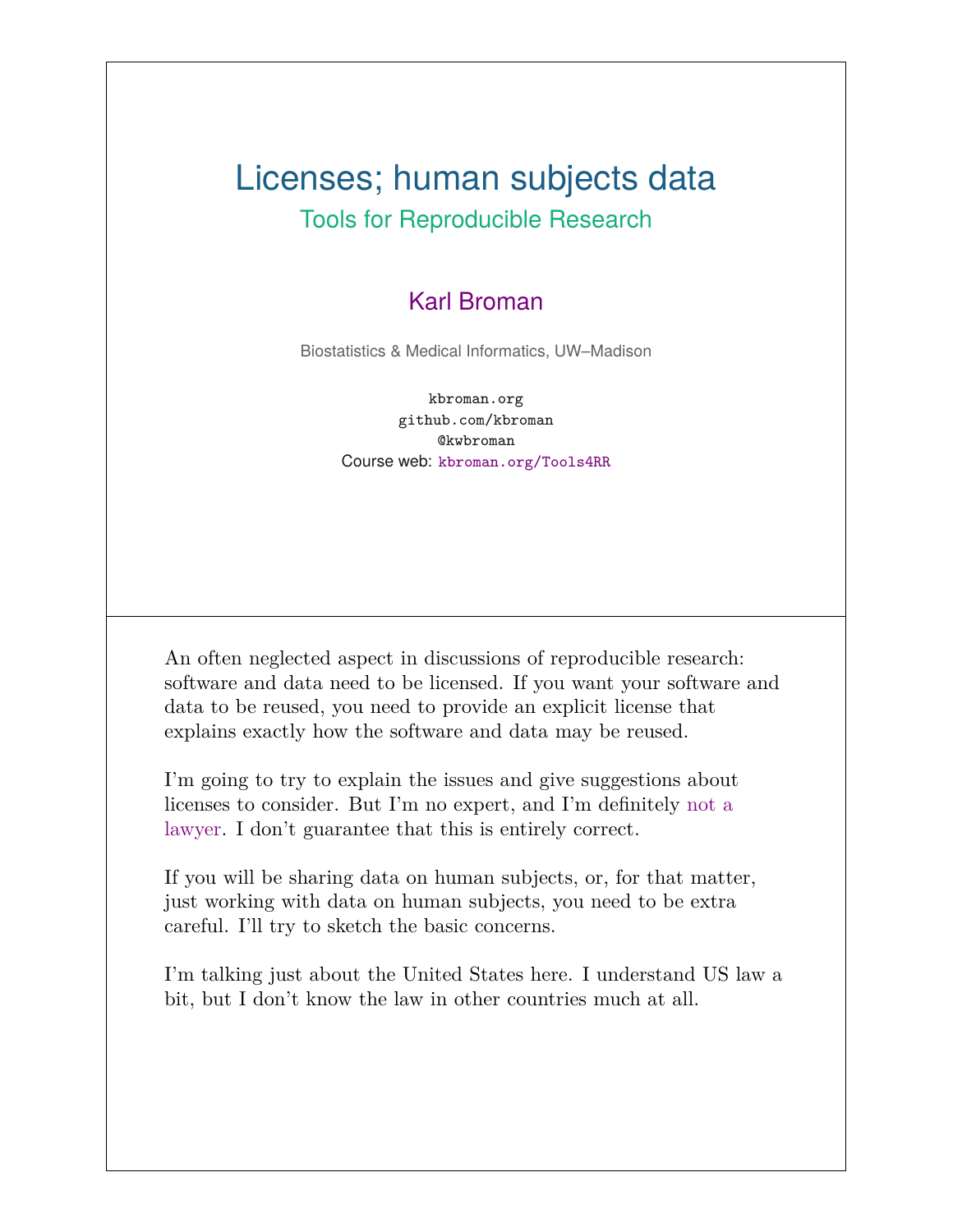# Intellectual property

- ▶ Manuscripts/journal articles
- ▶ Books
- ▶ Software
- ▶ Data sets
- $\blacktriangleright$  Ideas, inventions
- ▶ Lab/research notebooks
- $\blacktriangleright$  Instructional materials
- $\triangleright$  Web sites

Intellectual property is property (ie, someone can own it) that is not an actual thing but more the idea of the thing. For example, it's not the actual physical book, but the text in the book. It's not an actual physical art work, but any depiction of the content of that artwork. This can get pretty complicated; it's best to move on.

3

Most of what academics produce is intellectual property.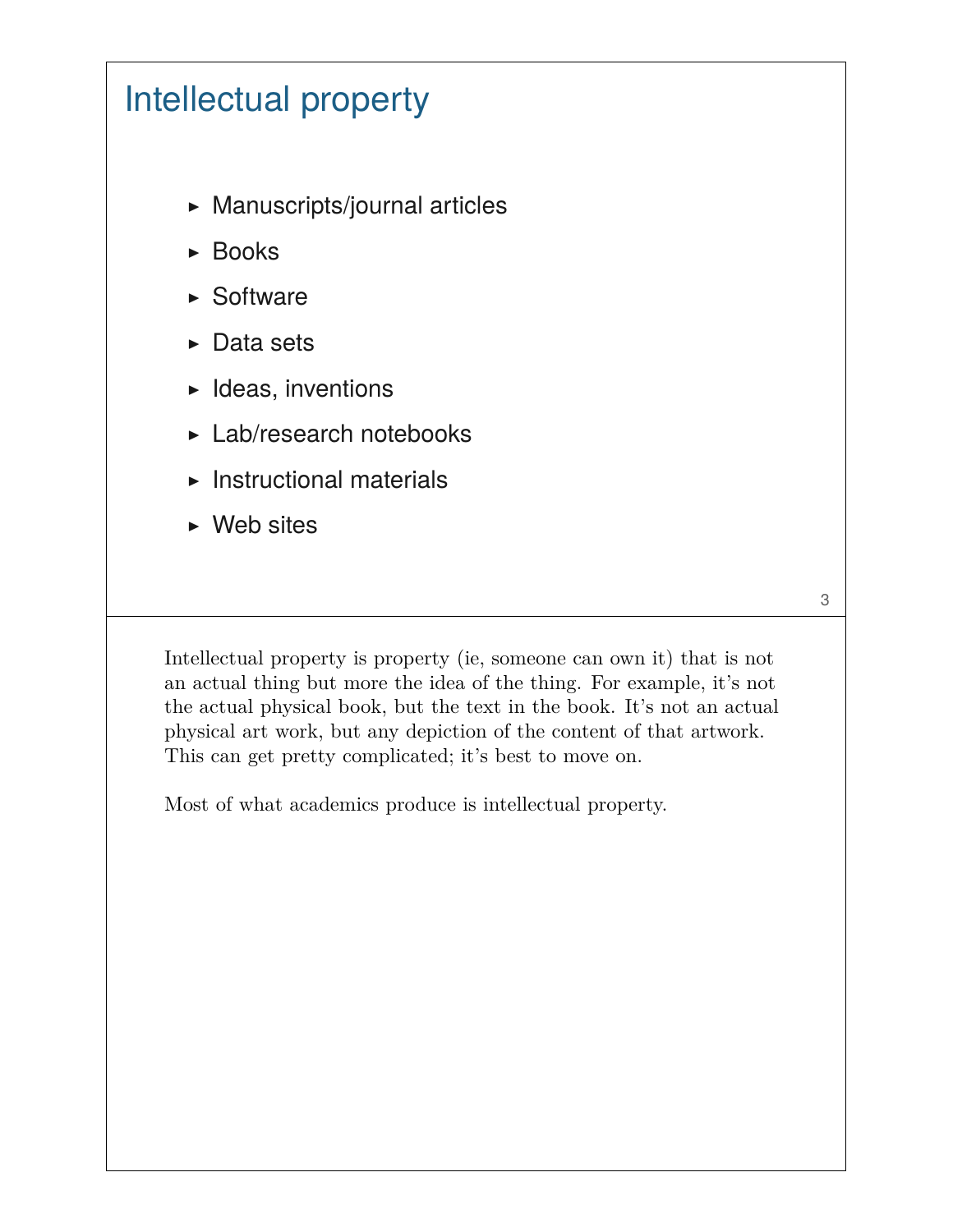### IP protection

- ▶ Copyright
- ▶ Patents
- ▶ Trademarks, Trade "dress"
- ▶ Trade secrets

Different kinds of intellectual property are protected in different ways. I'm going to focus on copyright.

An important point to mention here is that an idea, fact or algorithm can't be copyrighted. Ideas and algorithms can be protected with a patent, but facts (including individual data points) can be neither copyrighted nor patented.

So, for example, copyright protection says that you may not be able to copy and use someone's exact code, but you can grab all of the ideas and re-implement them in your own way. Unless the ideas or algorithms are patented, and then you have to get their permission to use them, even if it's your own implementation.

4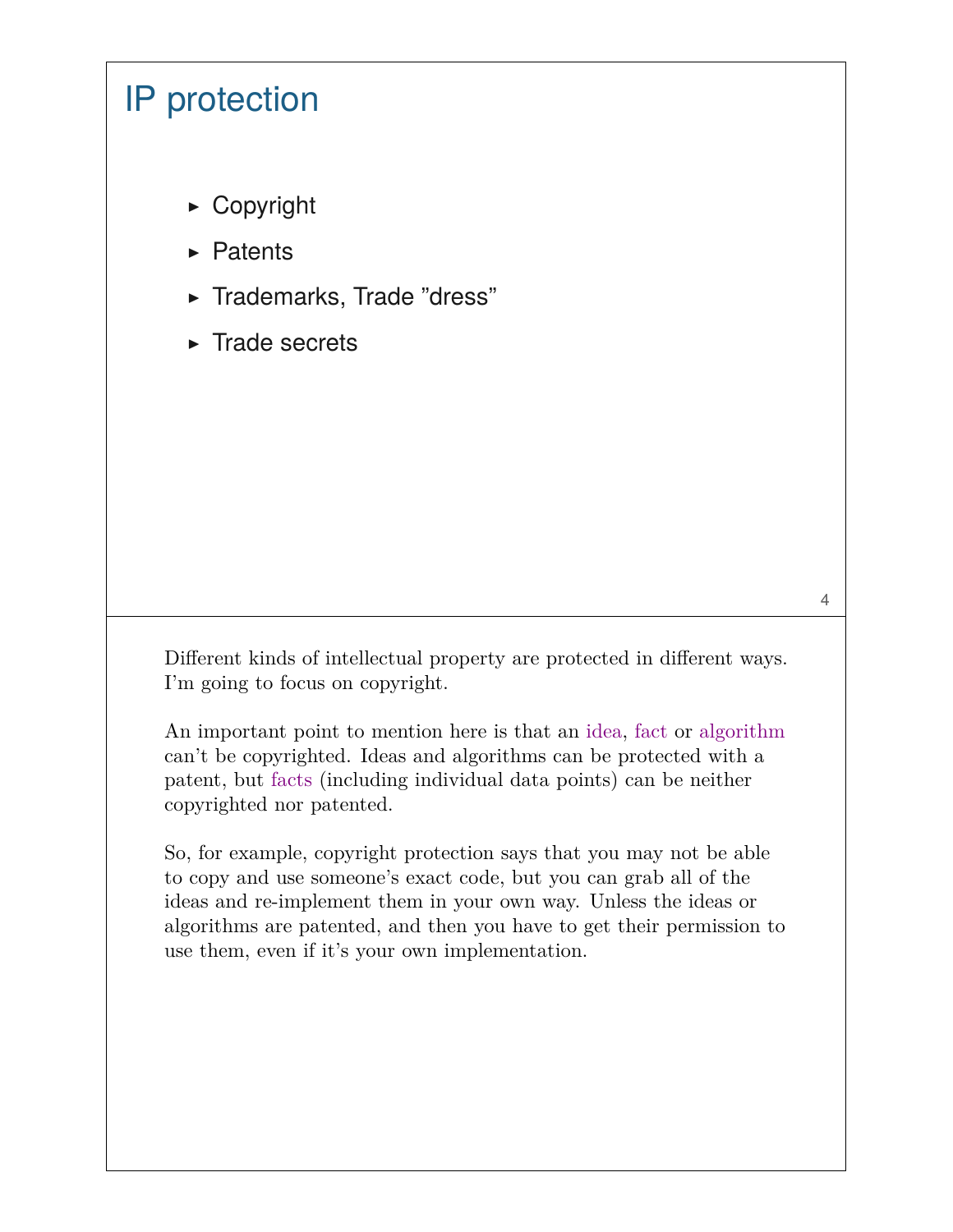# **Copyright**

- $\triangleright$  Copyright is automatic
- ▶ In "works for hire," the employer holds the copyright
- $\triangleright$  In academics, it is customary that researchers control copyright
- ▶ At UW-Madison:

*"Except as required by funding agreements or other university policies, the university does not claim ownership rights in the intellectual property generated during research by its faculty, staff, or students."*

Since 1978, works you create are automatically copyrighted. That includes data, software, papers, books, talks, posters, course syllabi, and lecture notes. Since 1989, you don't need to include a copyright notice.

In many job situations, your employer will own the copyright on works that you create as part of your employment. But in academic settings, it is traditional that researchers retain copyright on the works they create. But there are exceptions, and universities are increasingly interested in generating income from the intellectual property of their faculty.

Also, students may be treated somewhat differently from other employees. Academic staff may be treated differently from faculty, for that matter. Ideally, the exact rules are written down somewhere. Find the rules and read them, and ask questions about them.

At UW-Madison, faculty, staff, and students own the intellectual property of the works they produce except in some special cases, such as instructional materials produced with significant university resources. And if you're going to patent something, it must be through the Wisconsin Alumni Research Foundation (WARF).

5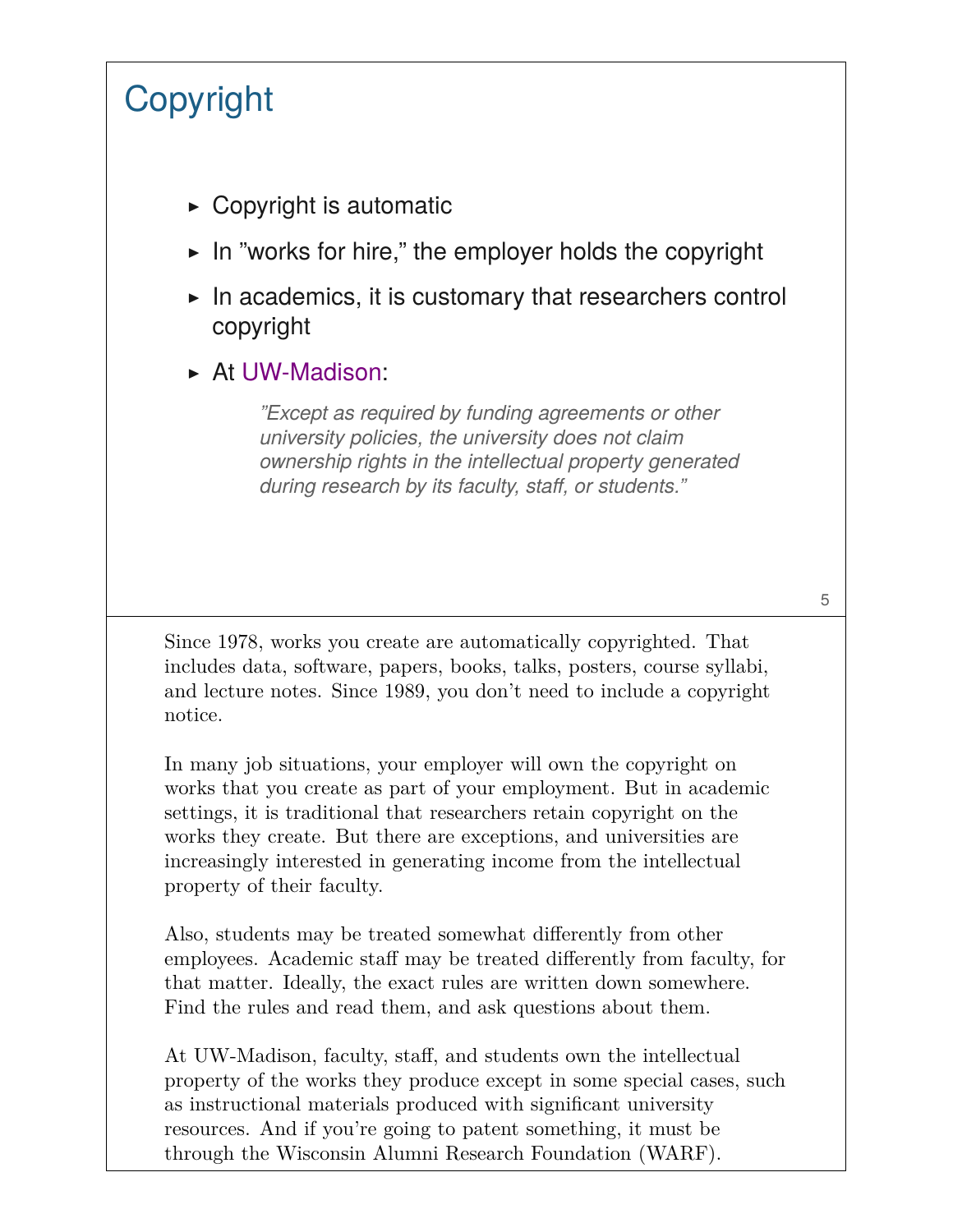# Exclusive rights under copyright

- $\triangleright$  To make copies of the work
- ▶ To distribute/sell copies of the work
- $\triangleright$  To create derivative works
- $\blacktriangleright$  To perform the work
- $\triangleright$  To display the work publicly

Copyright protection gives the author exclusive rights to the work and to derivatives of the work.

Thus, the default is that no one can copy, modify, or redistribute your code.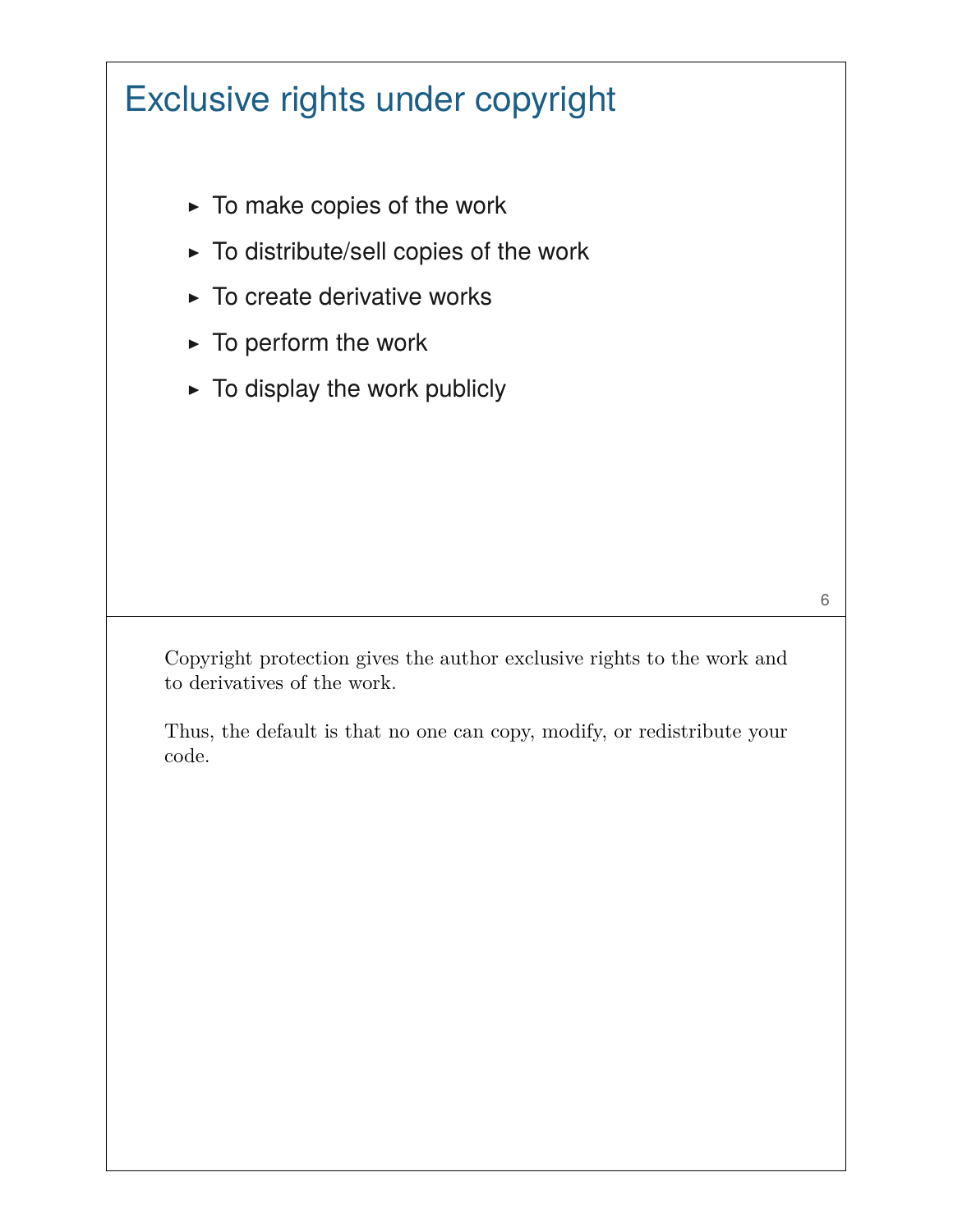# Fair use Reproduction for criticism/commentary, teaching, and research ▶ For non-commercial or nonprofit educational purposes  $\triangleright$  Can't be a substantial portion of the work  $\triangleright$  Can't affect the value/market of the original work 7 There are important limitations to copyright protection. We are allowed to reproduce portions of a work as part of a criticism or commentary, in teaching, or for research. The rules aren't precise. Quoting from a work is okay. Posting the full thing on the web is not.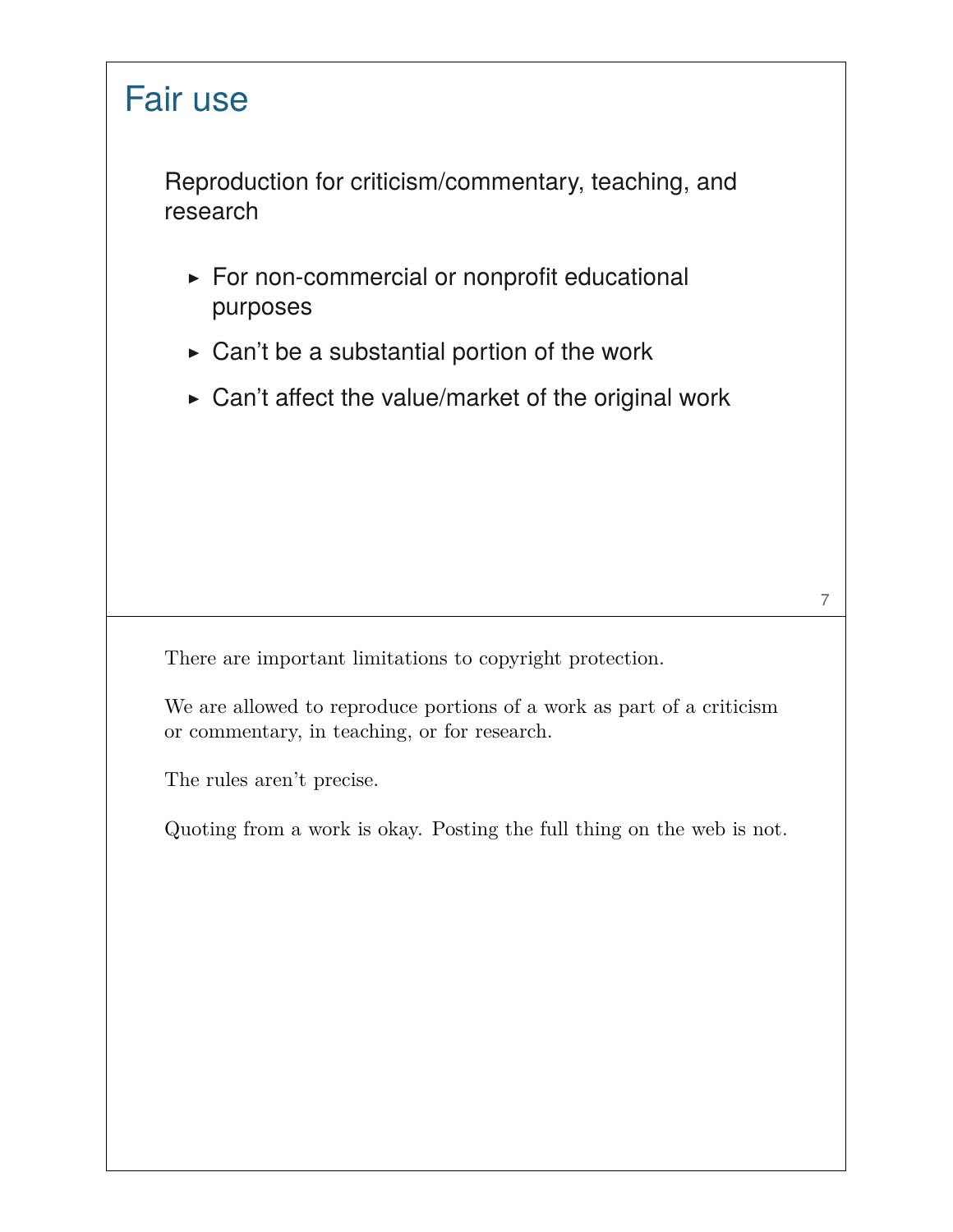| <b>Breaking copyright</b> |  | plagiarism |
|---------------------------|--|------------|
|---------------------------|--|------------|

These are totally different things.

Just in case it's not clear: the tradition of citing one's sources is really totally different from following copyright law.

8

Works in the public domain should still be appropriately cited.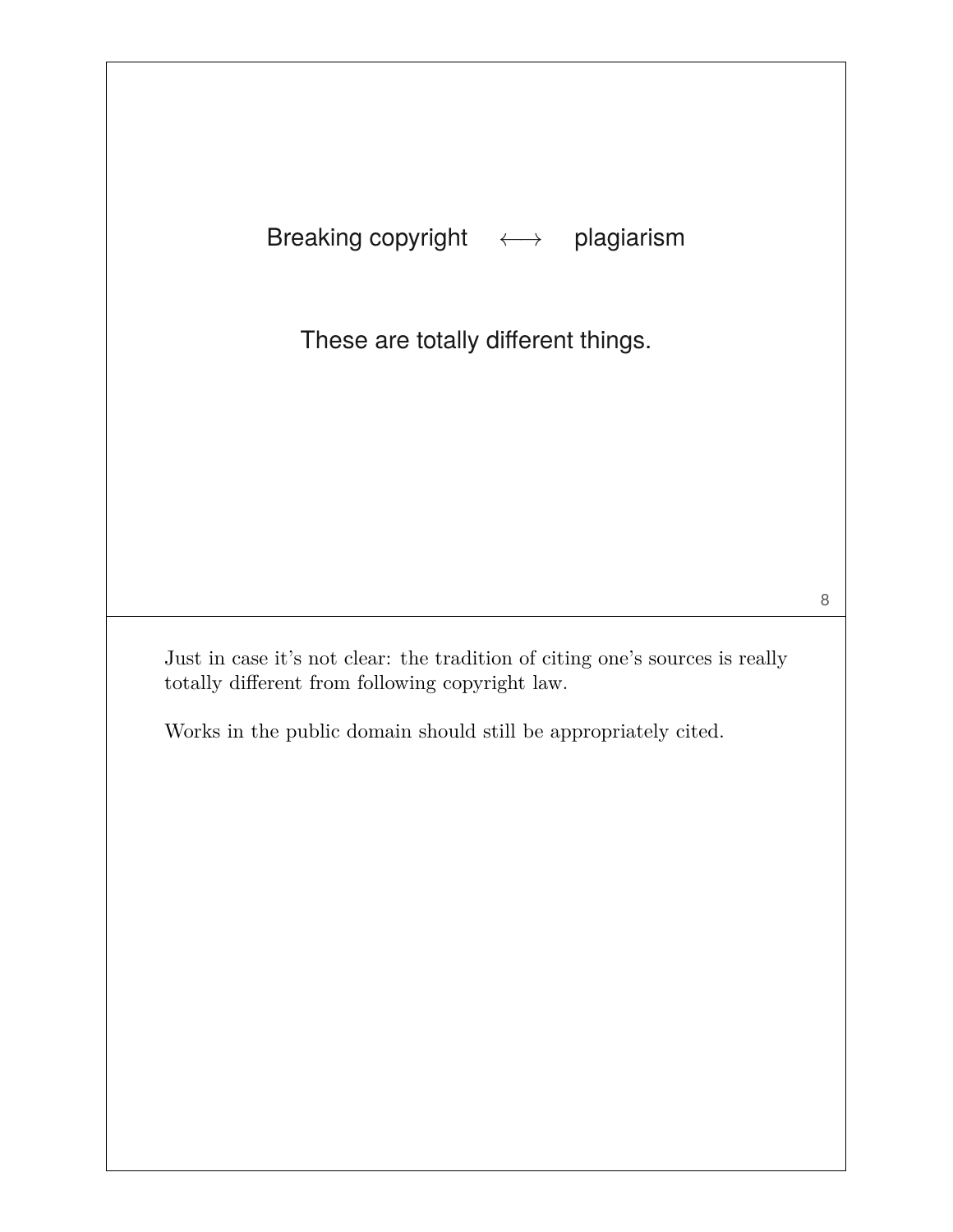#### Software licenses

- $\triangleright$  Critical if you want your code to be reused.
- $\triangleright$  Also important to protect yourself from lawsuits.
- ▶ I choose between the MIT license and the GPL.
- ▶ Don't use Creative Commons licenses for software!

If you don't indicate a license for your software, others can't reuse it. You need to be explicit about whether and how your software may be reused, by providing a license.

I choose between the MIT license and the GNU General Public License (GPL). The MIT license is as open as possible: do whatever you want, just don't sue me. The GPL is "viral" (they say "copyleft") in that extends to derivative works: software that incorporates code under the GPL must also be under the GPL.

The Creative Commons licenses may work for data, but they're more for text, music, video, and such things. They should not be used for code, as they are not compatible with other standard software licenses, such as the GPL. That means that you wouldn't be able to mix in code that was licensed under the GPL.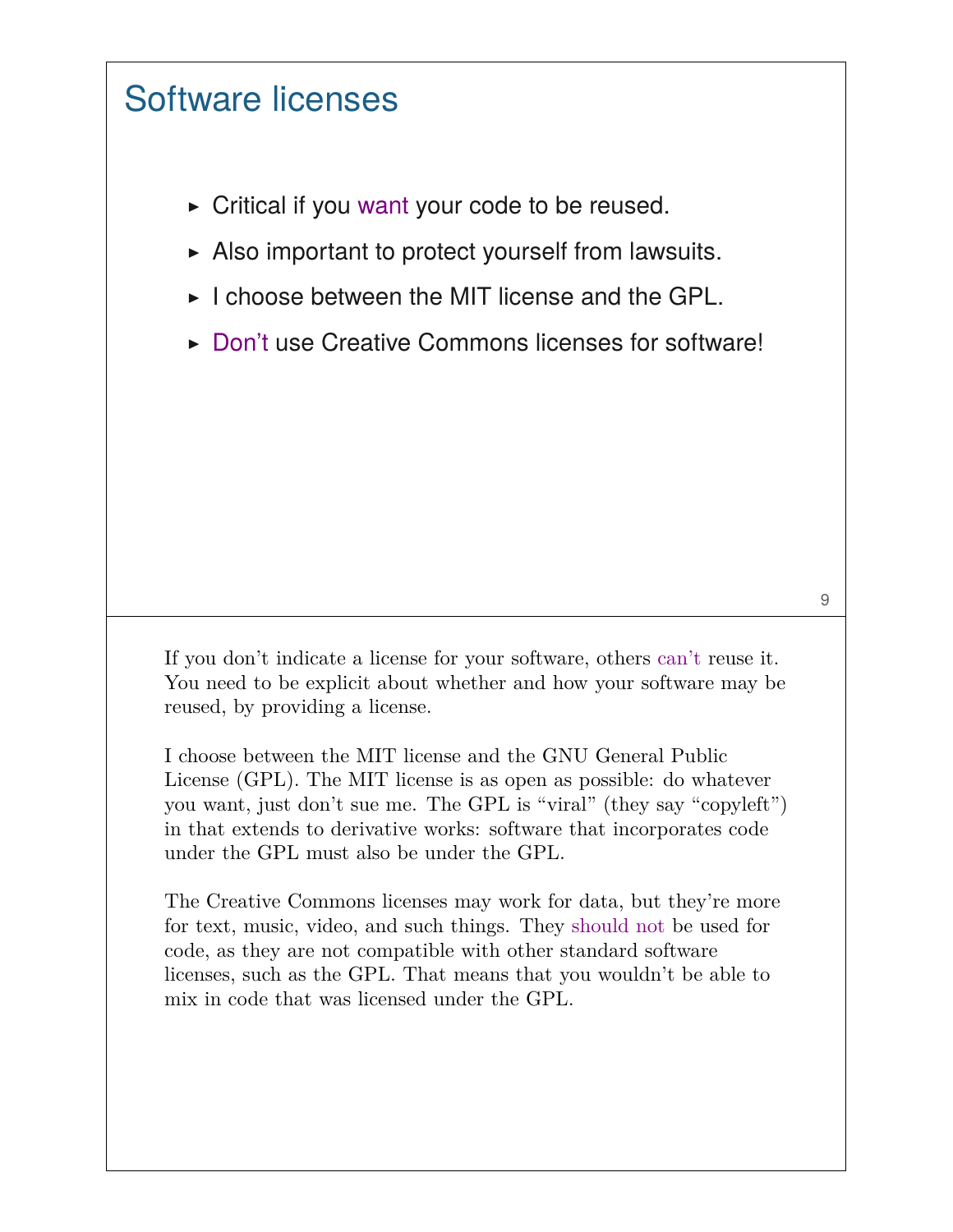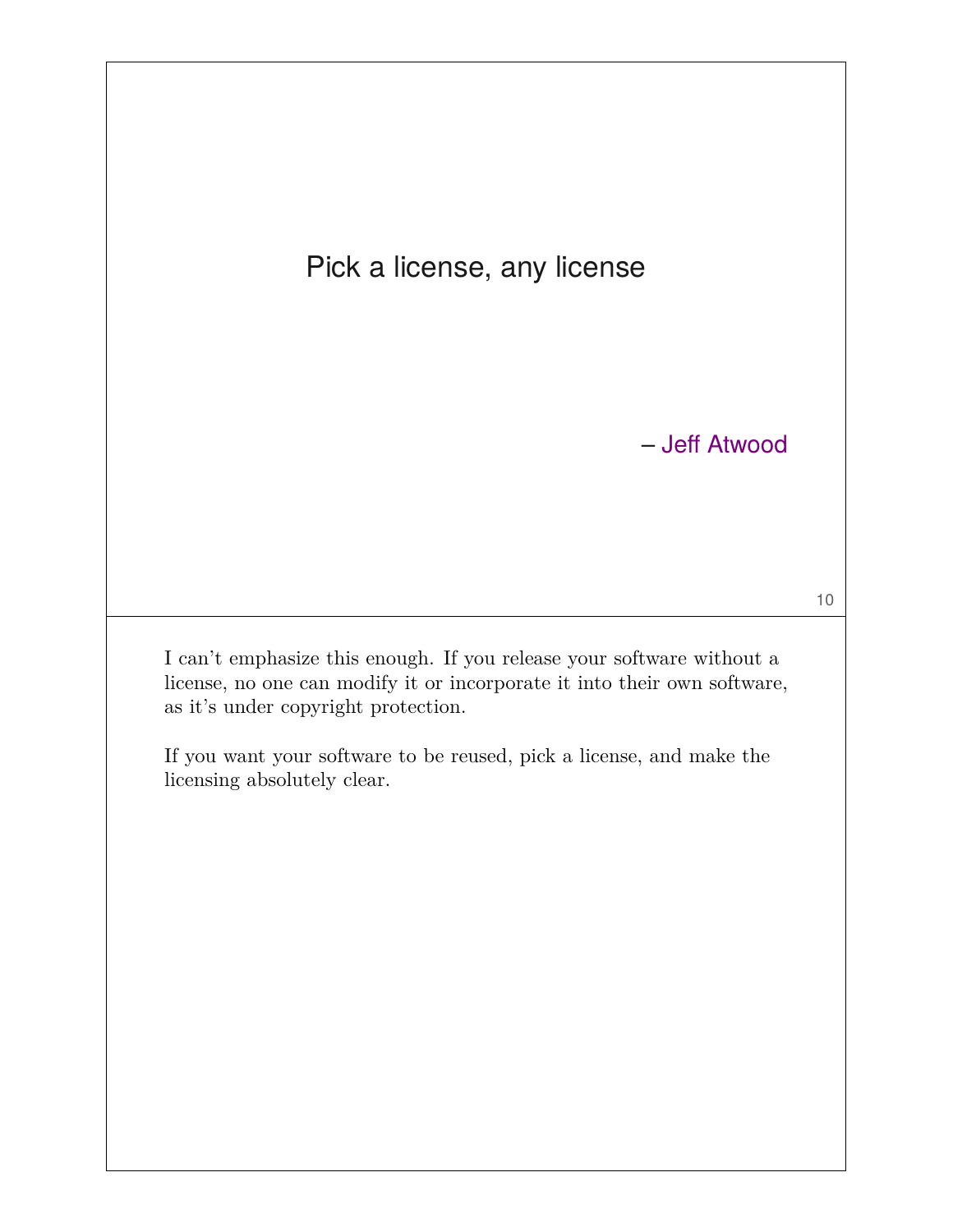#### MIT license

Copyright (C) <year> <copyright holders>

Permission is hereby granted , free of charge, to any person obtaining a copy of this software and associated documentation files (the "Software"), to deal **in** the Software without restriction , including without limitation the rights to use, copy, modify, merge, publish, distribute, sublicense, and/or sell copies of the Software , and to permit persons to whom the Software is furnished to **do** so, subject to the following conditions:

The above copyright notice and this permission notice shall be included **in** all copies or substantial portions of the Software.

THE SOFTWARE IS PROVIDED "AS IS", WITHOUT WARRANTY OF ANY KIND, EXPRESS OR IMPLIED , INCLUDING BUT NOT LIMITED TO THE WARRANTIES OF MERCHANTABILITY , FITNESS FOR A PARTICULAR PURPOSE AND NONINFRINGEMENT. IN NO EVENT SHALL THE AUTHORS OR COPYRIGHT HOLDERS BE LIABLE FOR ANY CLAIM, DAMAGES OR OTHER LIABILITY , WHETHER IN AN ACTION OF CONTRACT, TORT OR OTHERWISE, ARISING FROM, OUT OF OR IN CONNECTION WITH THE SOFTWARE OR THE USE OR OTHER DEALINGS IN THE SOFTWARE.

11

The MIT license basically says: do whatever you want with the software, but be sure to include this notice, and don't sue me.

Those are the key things you want: protect yourself from liability, and make plain that people can be free to reuse the software.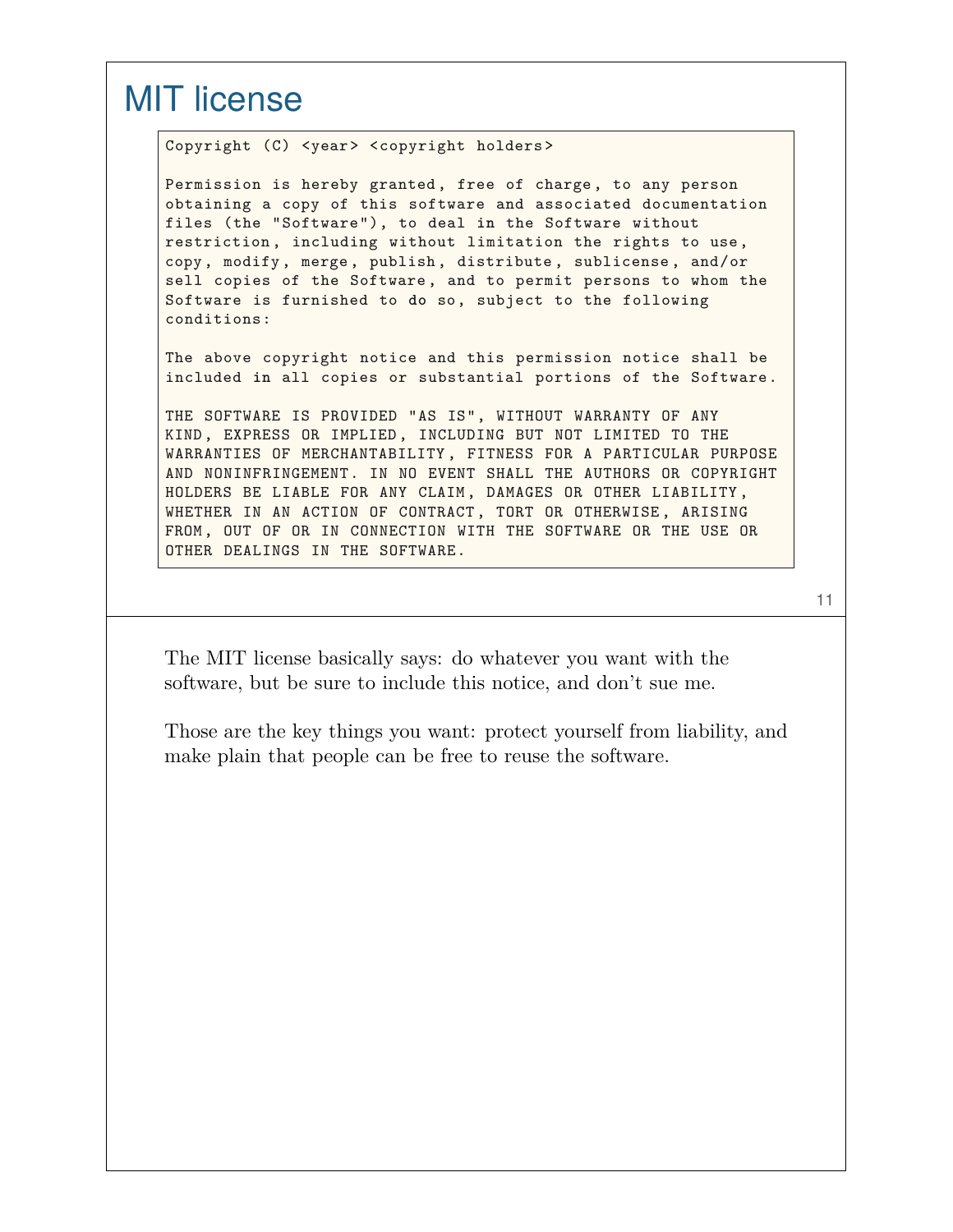# GPL-3

- ▶ Use, modify, distribute, …
- $\triangleright$  Don't hold the author liable.
- ▶ Distributions must include the source code.
- ▶ Software incorporating the work must also be under GPL-3.

12

There is an older GPL-2. Use the GPL-3. It was updated to close some loopholes.

Key additions vs MIT license: distributions of the work or derivatives must include source code, and derivatives must also be licensed under GPL-3.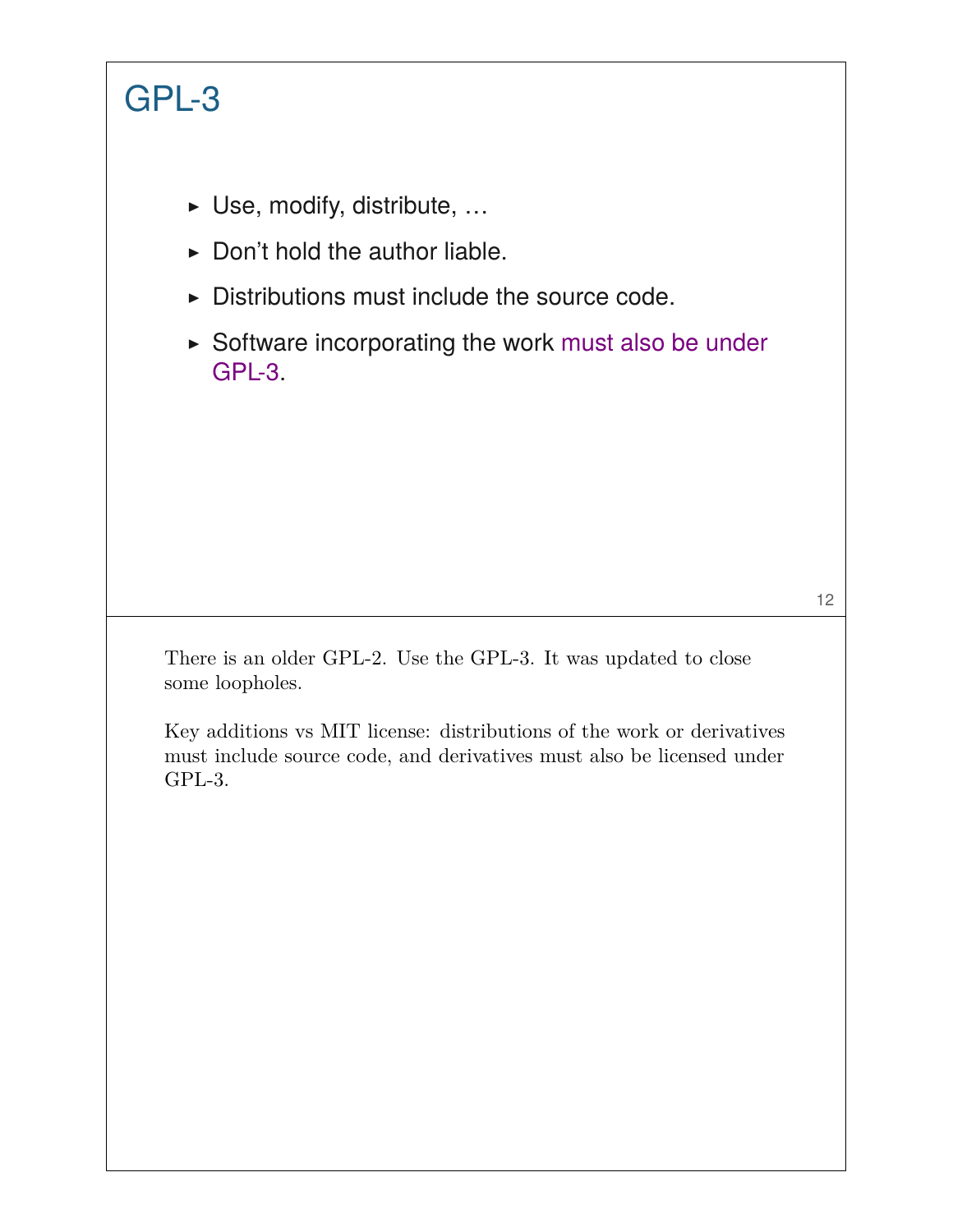#### For GPL-3, include this <line with the program 's name and a brief idea of what it does.> Copyright (C) <year> <name of author> This program is free software: you can redistribute it and/or modify it under the terms of the GNU General Public License as published by the Free Software Foundation , either version 3 of the License , or (at your option) any later version. This program is distributed **in** the hope that it will be useful, but WITHOUT ANY WARRANTY; without even the implied warranty of MERCHANTABILITY or FITNESS FOR A PARTICULAR PURPOSE. See the GNU General Public License **for** more details. You should have received a copy of the GNU General Public License along with this program. If not, see <http://www.gnu.org/licenses/>.

13

To license your software under the GPL, include a notice like this.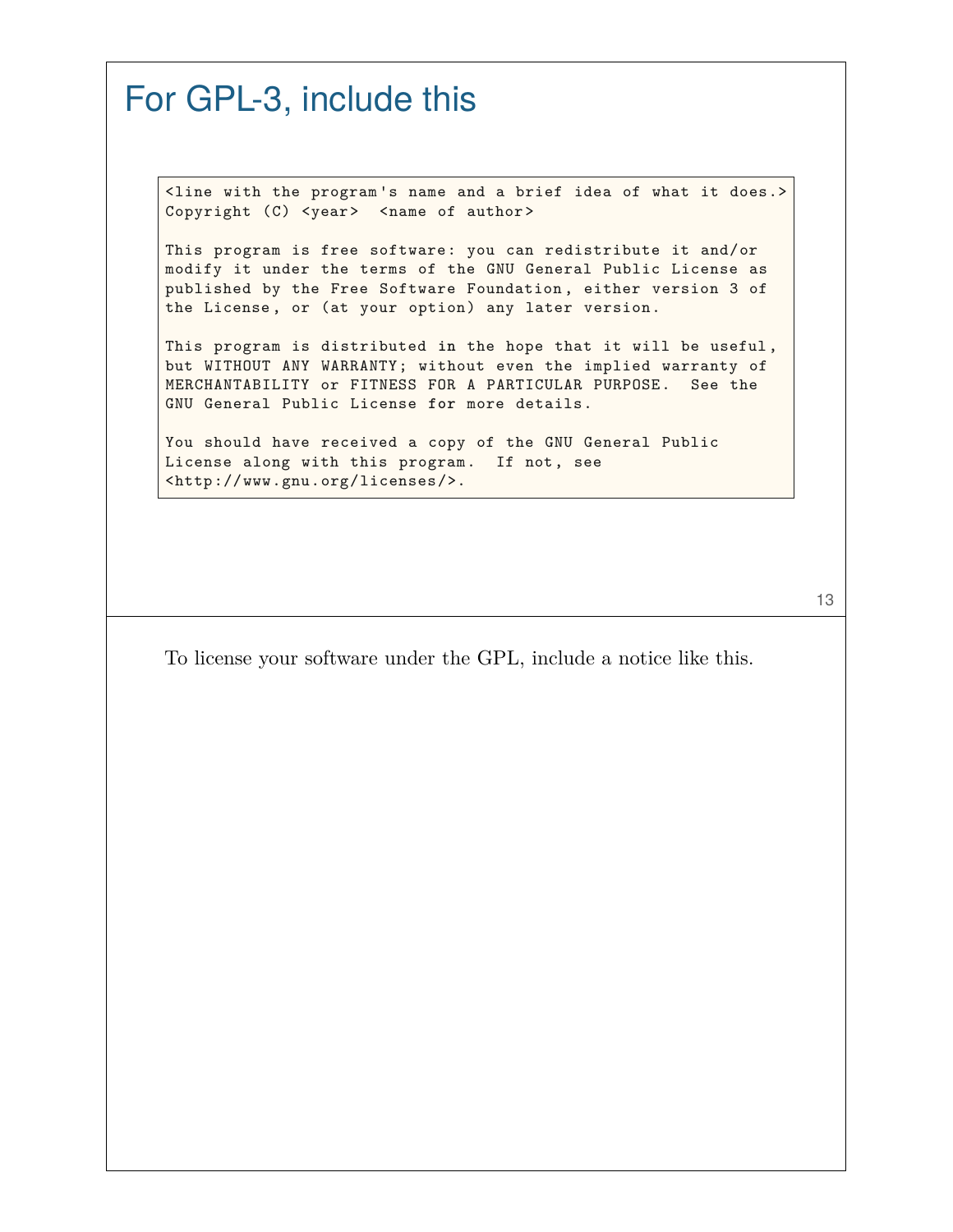## Creative Commons licenses

- ▶ CC0 (Public Domain)
- ▶ CC BY (Attribution)
- ▶ CC BY-SA (Attribution-ShareAlike)
- ▶ CC BY-ND (Attribution-NoDerivs)
- ▶ CC BY-NC (Attribution-NonCommercial)
- ▶ CC BY-NC-SA (Attribution-NonCommercial-ShareAlike)
- ▶ CC BY-NC-ND (Attribution-NonCommercial-NoDerivs)

The Creative Commons licenses are really useful for things like manuscripts, data files, videos, web sites, and such.

You shouldn't use them for software, as they can't be mixed with the GPL, and they make no explicit mention of source or object code. In the FAQ at Creative Commons, they explicitly recommend against the use of CC licenses for software.

BY means people must cite you as the originator.

SA means that derivative works must be distributed under the same license.

ND means the work must be distributed in its entirety, without any changes.

NC means the work can't be used in a commercial setting.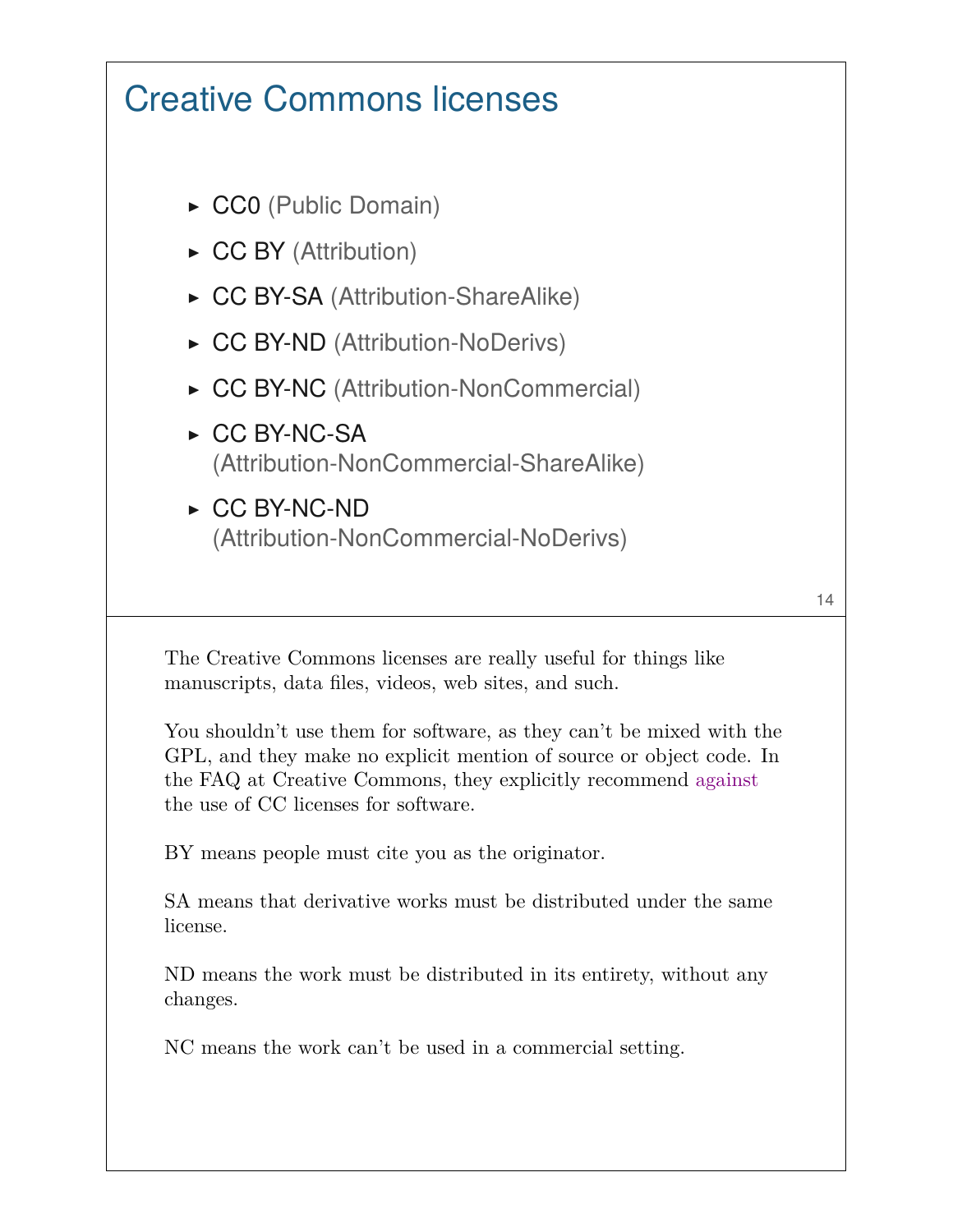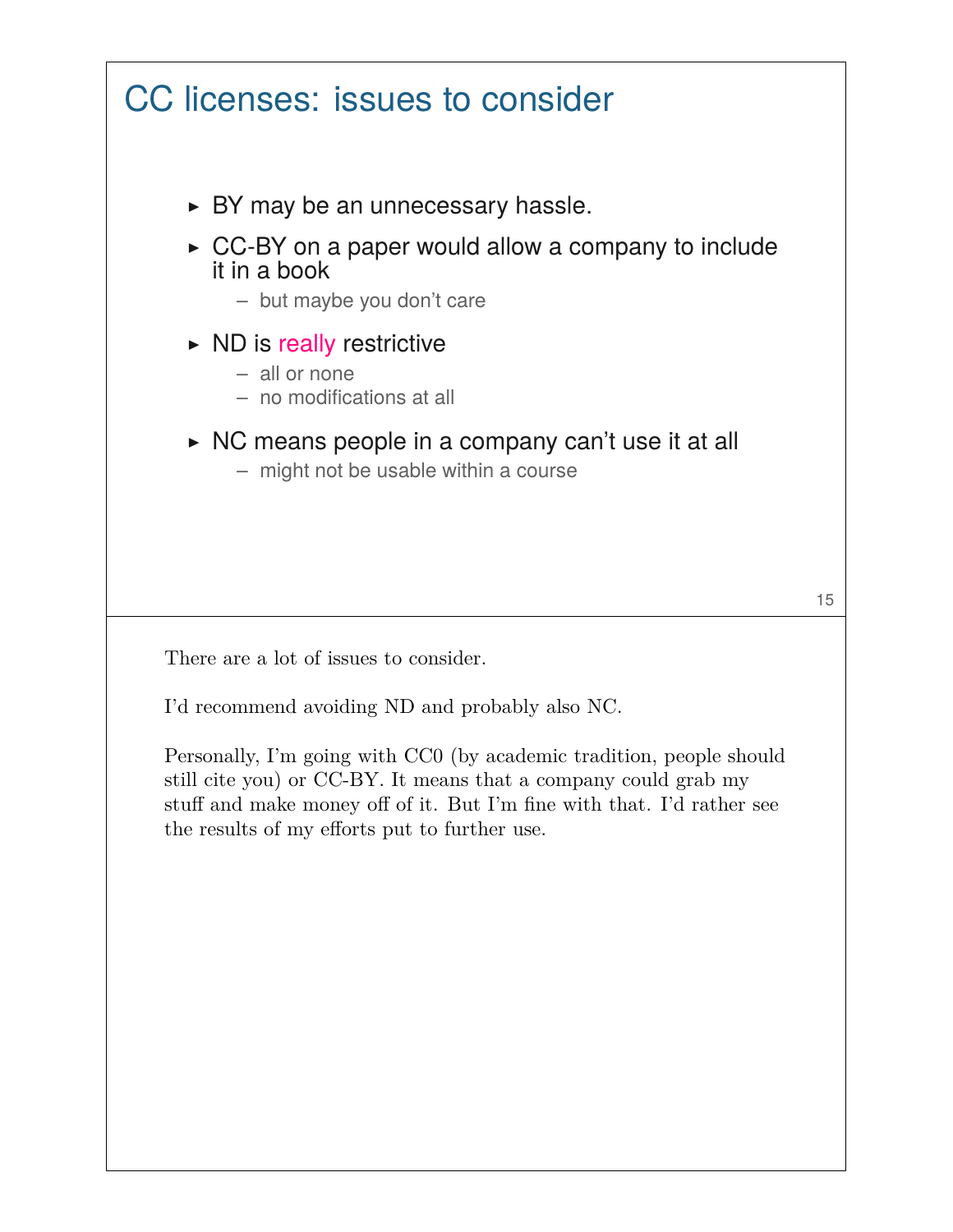

If you want to prevent extraction and redistribution, the data files need a license, which would say the end user is prohibited from extracting data for uses other than intended.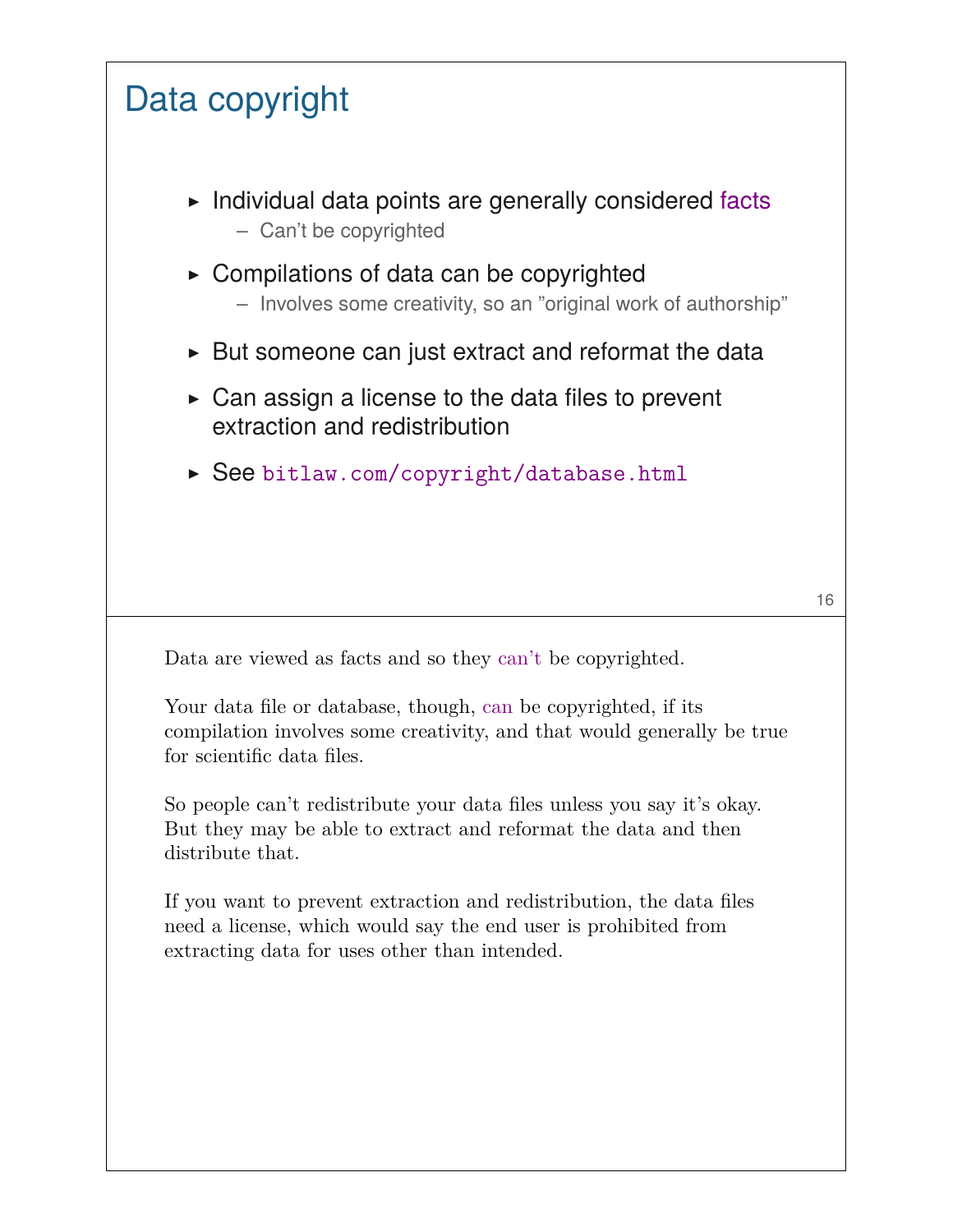## Keep data open

- $\triangleright$  Cite the source; cite the relevant papers
- $\triangleright$  Talk to the originator of the data
	- Even if redistribution is legal, don't piss them off.
- $\triangleright$  For your own data, use CC0 (public domain)
- $\triangleright$  If you want more control, talk to a lawyer

Statisticians, in particular, should want data to be openly available. And so you should cite the source of data and any relevant papers, not just because that's the academic tradition, but also because we want to reward, as much as possible, people who make data accessible.

Even if it's perfectly legal for you to re-distribute data, you should talk to the originator of the data before doing so. You don't want them to get annoyed and then stop distributing data in the future.

If you want data to be reused, just put it in the public domain. Don't add any extra complexities, like CC-BY.

If you want to control reuse or redistribution, talk to a lawyer. It seems really complicated.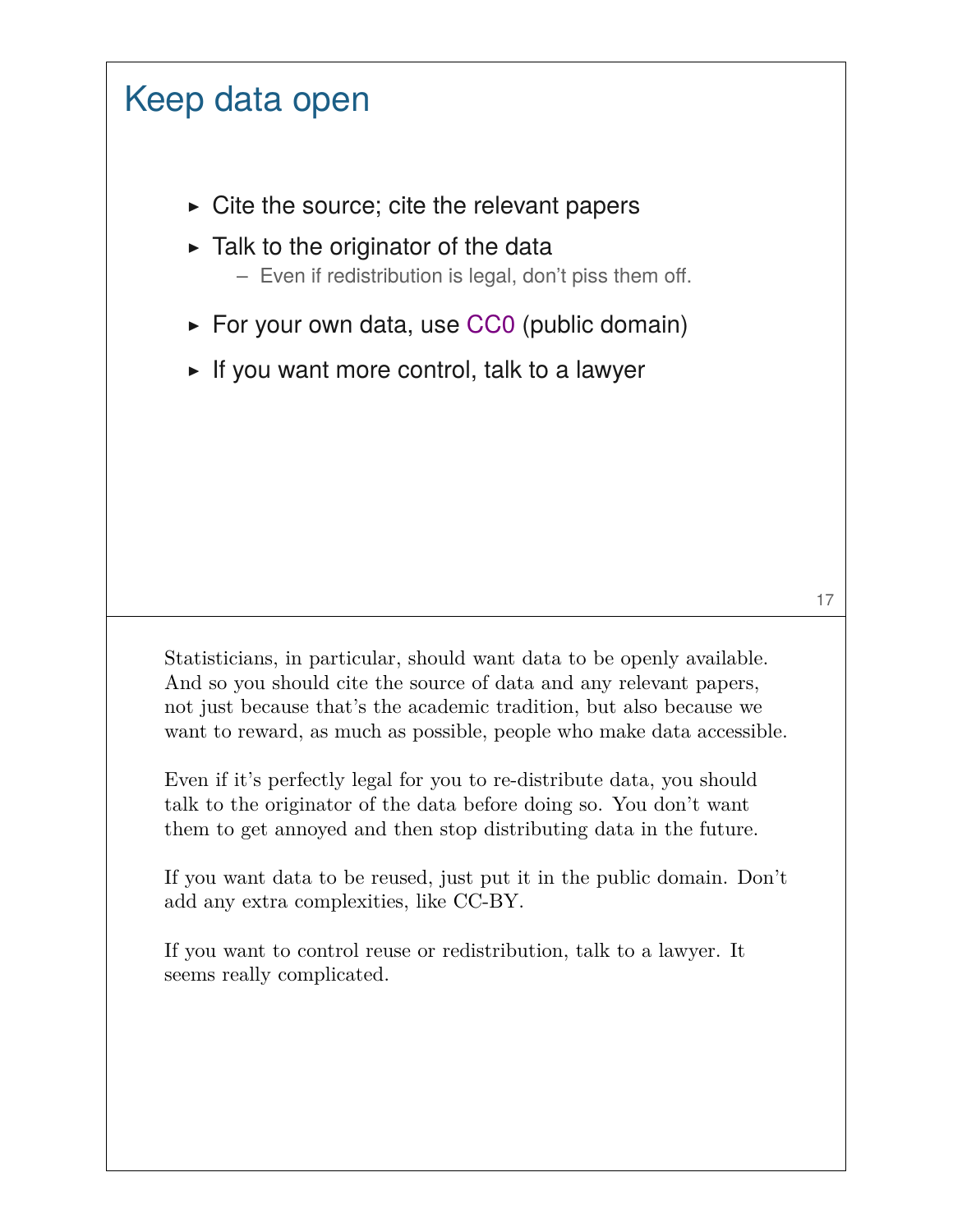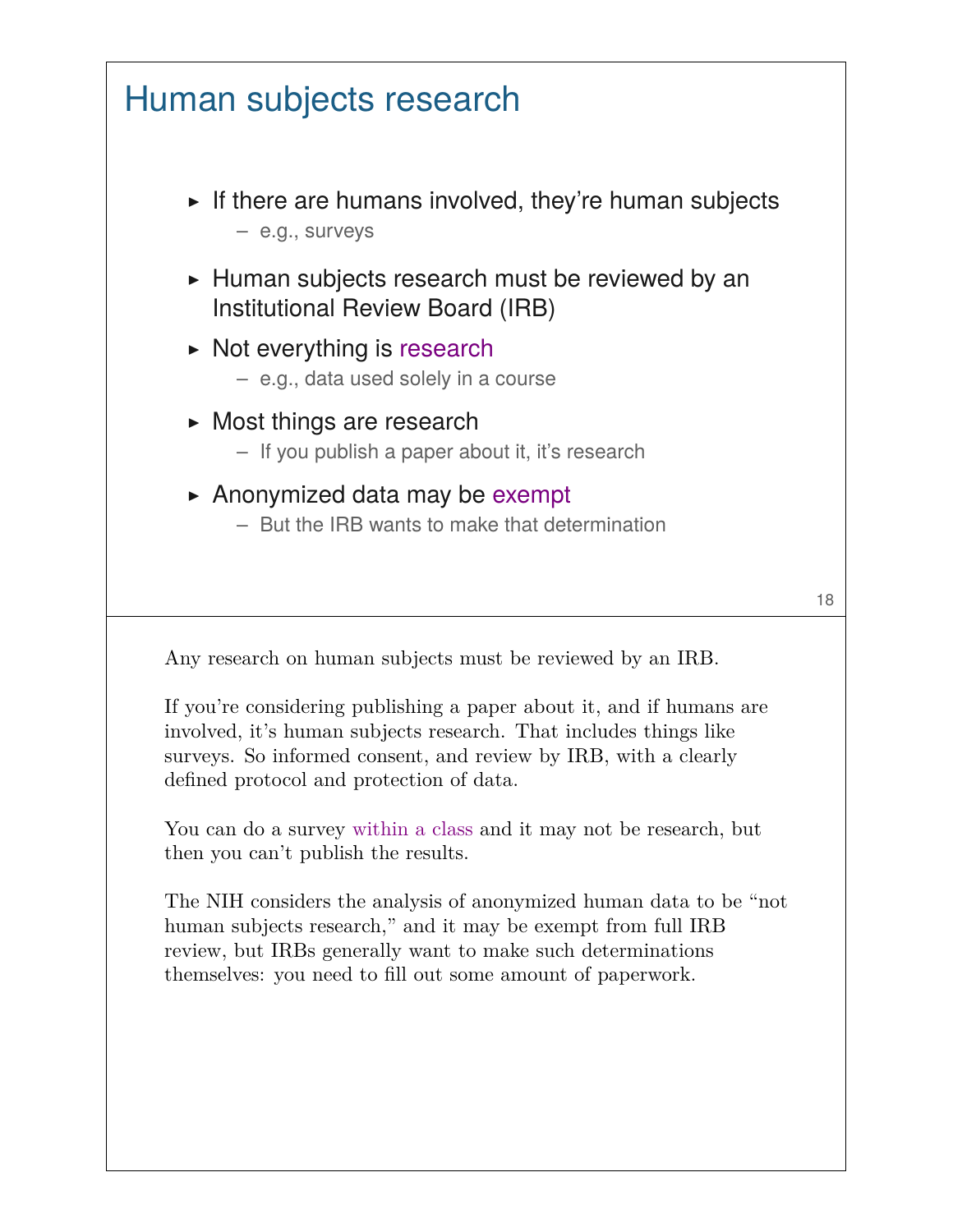